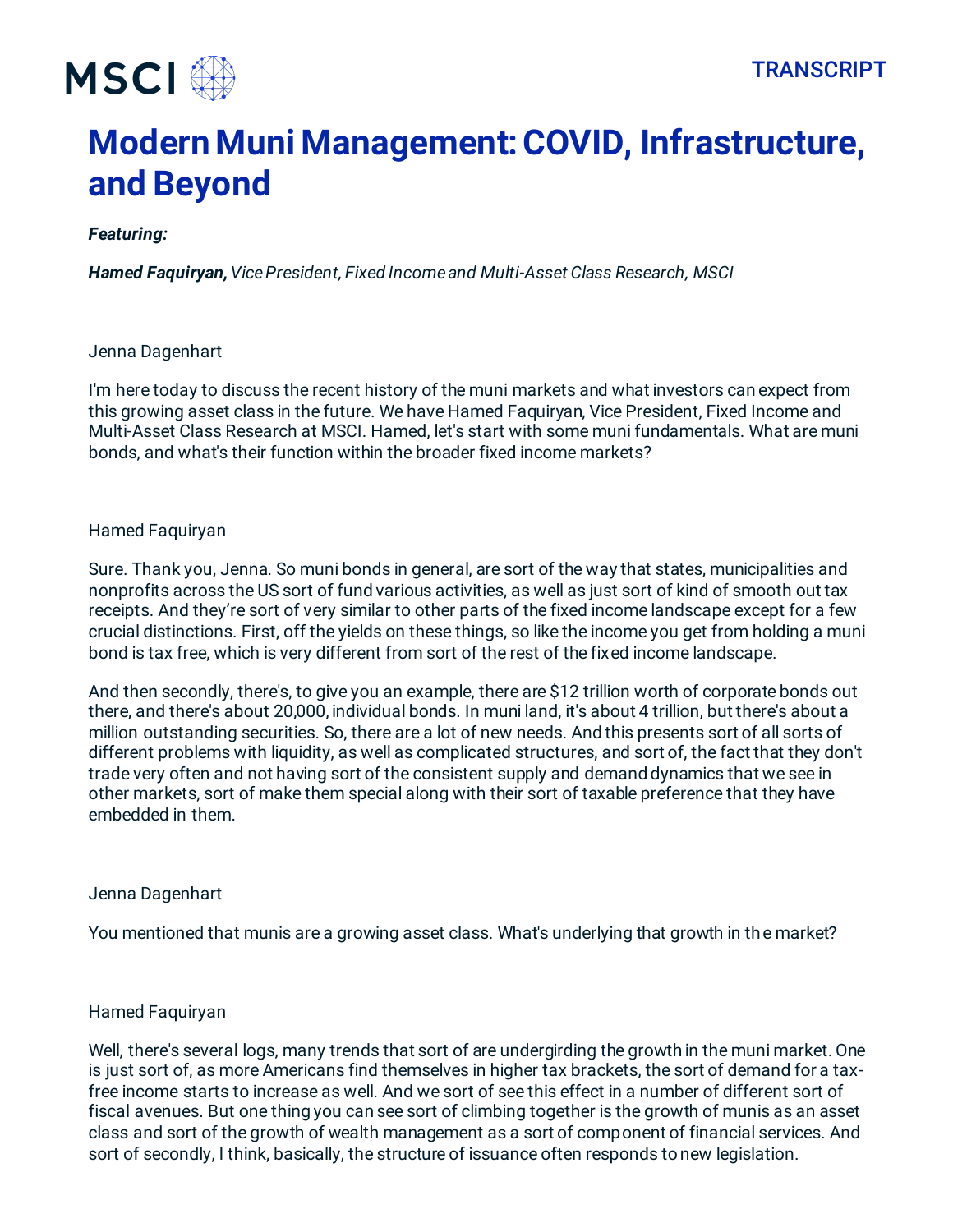

And so, if the new infrastructure laws sort of become laws, then we can sort of expect a sudden burst of issuance to come out of the muni market to sort of respond to that demand shock. And then lastly, as we were sort of talking about before, there's sort of a merciless march of technology that sort of undergirding muni growth because of the sort of increasing ease of transacting in the market, as I was saying this sort of lots of illiquidity within the market. And so, as the market modernizes, and it is sort of like the last frontier to really sort of modernize and electrify in terms of all the trading, we'll just sort of see more activity within the market itself.

# Jenna Dagenhart

Let's take a step back now and discuss the historical sentiment around munis. What we learned in previous years and how is future research and development changing in this space?

# Hamed Faquiryan

An excellent question. I think my personal opinion, is that munis as an asset class have sort of been given short shrift by quants like myself for a long time. And what I mean by that is that oftentimes analytics or sort of modeling techniques are really sort of focused on the sovereign bond market or the corporate bond market and then are sort of like haphazardly or after the fact applied to the muni market, without a whole lot of thoughtful considerations about whether or not it's an appropriate approximation, basically. So, this sort of proclamation and shortcutting is most of the time, it's sort of no big deal, because we use an extremely safe asset class, in terms of defaults. And so, getting things wrong here and there might not be super important.

But I can tell you that, in the midst of March 2020, and sort of the pandemic writ at large, whether the investor is holding a transportation bond issued by the MTA or long-term care facilities or just run of the mill general obligation bonds, that distinction becomes extremely important during these enormous shocks. And I think the future of research is to really sort of capture all these different arcane details within the muni market. Whether to use swaption volatility to price, a callable bond or cook up something specific communities, these things can seem sort of arcane and second order. But, in the midst of crises, these distinctions sort of, they determine a lot in terms of the path and wellbeing of a portfolio

#### Jenna Dagenhart

You mentioned previously that munis had been affected by tax policy changes. What are some of the recent policy changes, tax or otherwise, that have had important consequences for munis, and what can investors expect going forward?

# Hamed Faquiryan

Yeah, so I think this is sort of the name of the game, in terms of how current muni investors are thinking about sort of short run dynamics in the market. So most recently, what has been extremely influential in the market is the 2018 Tax Reform; The Tax Cuts and Jobs Act. There, we had sort of an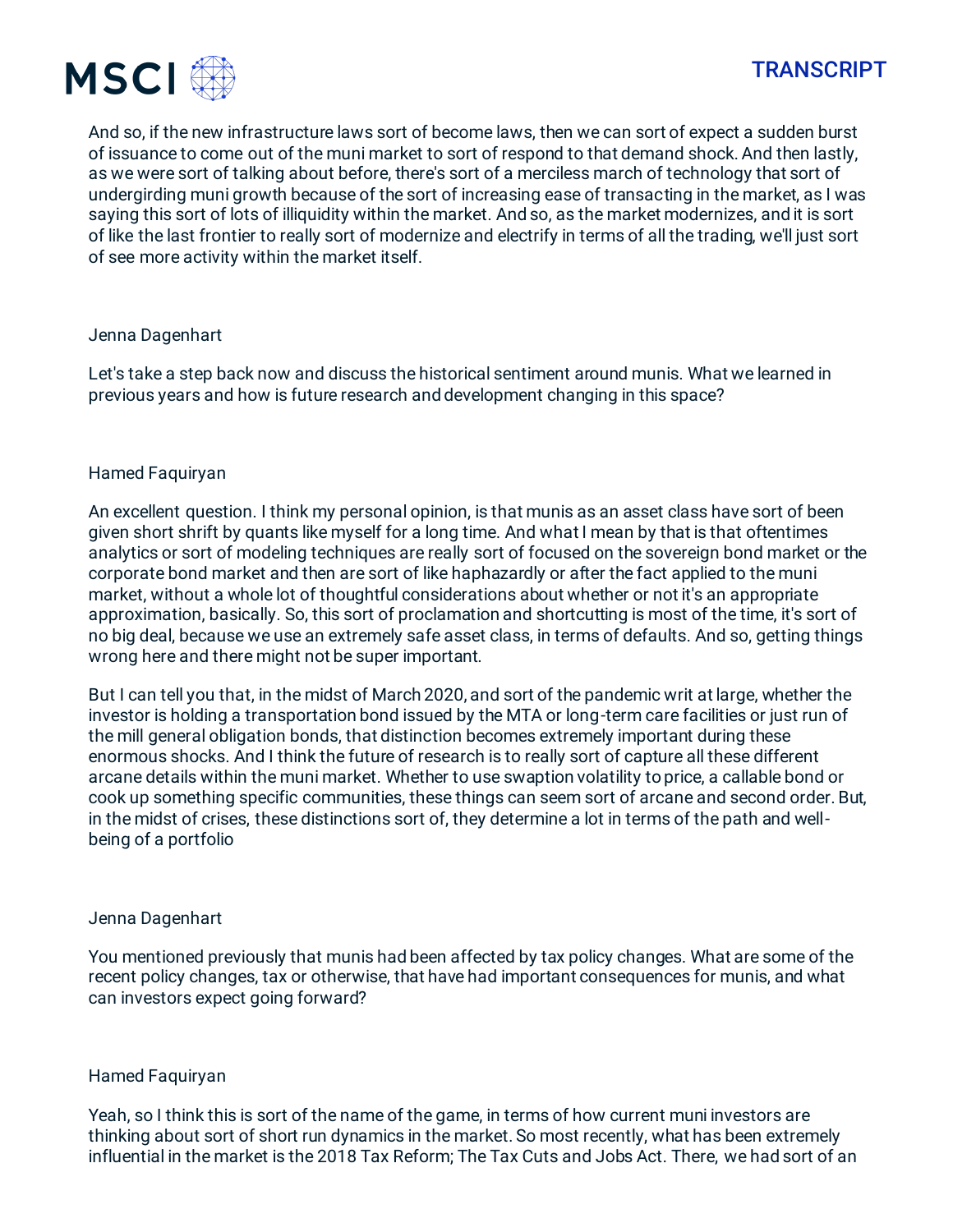



entire elimination of a class of muni bonds that so called pre-refunded bonds. And moreover, we also had sort of a change in tax structure that affected high tax jurisdictions, whereby you can no longer deduct from income tax that for your federal income taxes, any income taxes you pay for states or municipalities. And so that, again, was sort of a demand shock for muni bonds. Secondly, I think the Federal Reserve's interventions during the sort of height of the nadir, depending on what you want to say, of the COVID crisis were really extraordinary for the muni market. And that there was sort of direct backstopping by the Central Bank of sort of liquidity provision.

So, there is a buyer of last resort for muni bonds as well. And we've never seen the Fed take that sort of action. And I think investors will sort of probably keep that in mind going forward, if there's sort of a liquidity crunch in munis or one that at least affects the market writ large, will the Central Bank step in? And then sort of looking even more forward, was there sort of two extremely large pieces of legislation, as we said here in November of 2021, that could sort of add a lot of fuel to the muni fire. So, the infrastructure package, the BIF, and sort of the larger reconciliation bill, Build Back Better Act, plan, they could sort of lead to an enormous amount of muni issuance, depending on the structure and nature of them. We've sort of don't have a clear handle on how that'll turn out. But I think it's definitely top of mind.

# Jenna Dagenhart

Lastly, Hamed, climate risk seems to be top of mind within financial markets, how can muni investors adapt to and navigate risks from climate change?

#### Hamed Faquiryan

So this is something that we're currently sort of thinking very deeply about. And I think the muni investors should be sort of more concerned about climate as a risk factor than I think a lot of other investors. You know, there are special cases, but you know, if you think about a corporate bond, the cash flows that are sort of generated to pay back investors that hold that bond, there might be a headquarters for that corporate issuer somewhere. But, the cash flows come from all sorts of different places.

Think about, all the different people that pay Microsoft for their product. Whereas in for a municipality, or a municipal issuer, they often have a very explicit sort of anchoring to a geography. And if that geography is going to be sort of exposed to sea level rises or any other impacts from climate change, then those cash flows are going to be hit in a much more direct manner. And so muni investors sort of need to understand how this will play out for their portfolios. A school district in Miami, might have sort of very different dynamics than the school district in Nebraska. And sort of keeping these sort of geographic, climate change exposures in mind, I think is going to be sort of more and more important as we deal with the ramifications of climate change.

#### Jenna Dagenhart

Well, Hamed, great to get your thoughts and insights into the muni market. Thanks so much for joining us.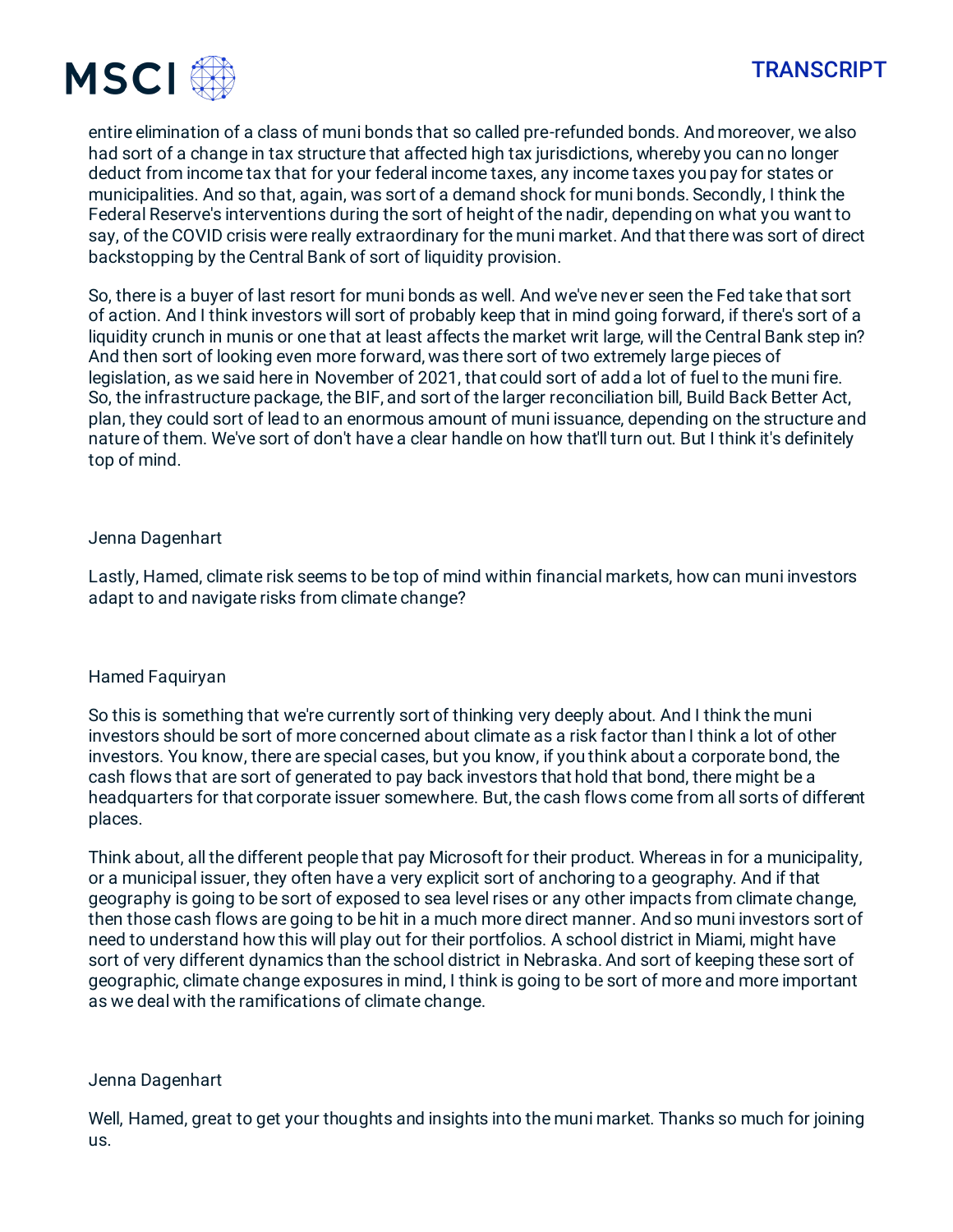



Hamed Faquiryan

Thanks, Jenna.

Jenna Dagenhart

And thank you for watching. Once again, I was joined by Hamed Faquiryan, Vice President, Fixed Income and Multi-Asset Class Research at MSCI. I'm Jenna Dagenhart, with asset TV.